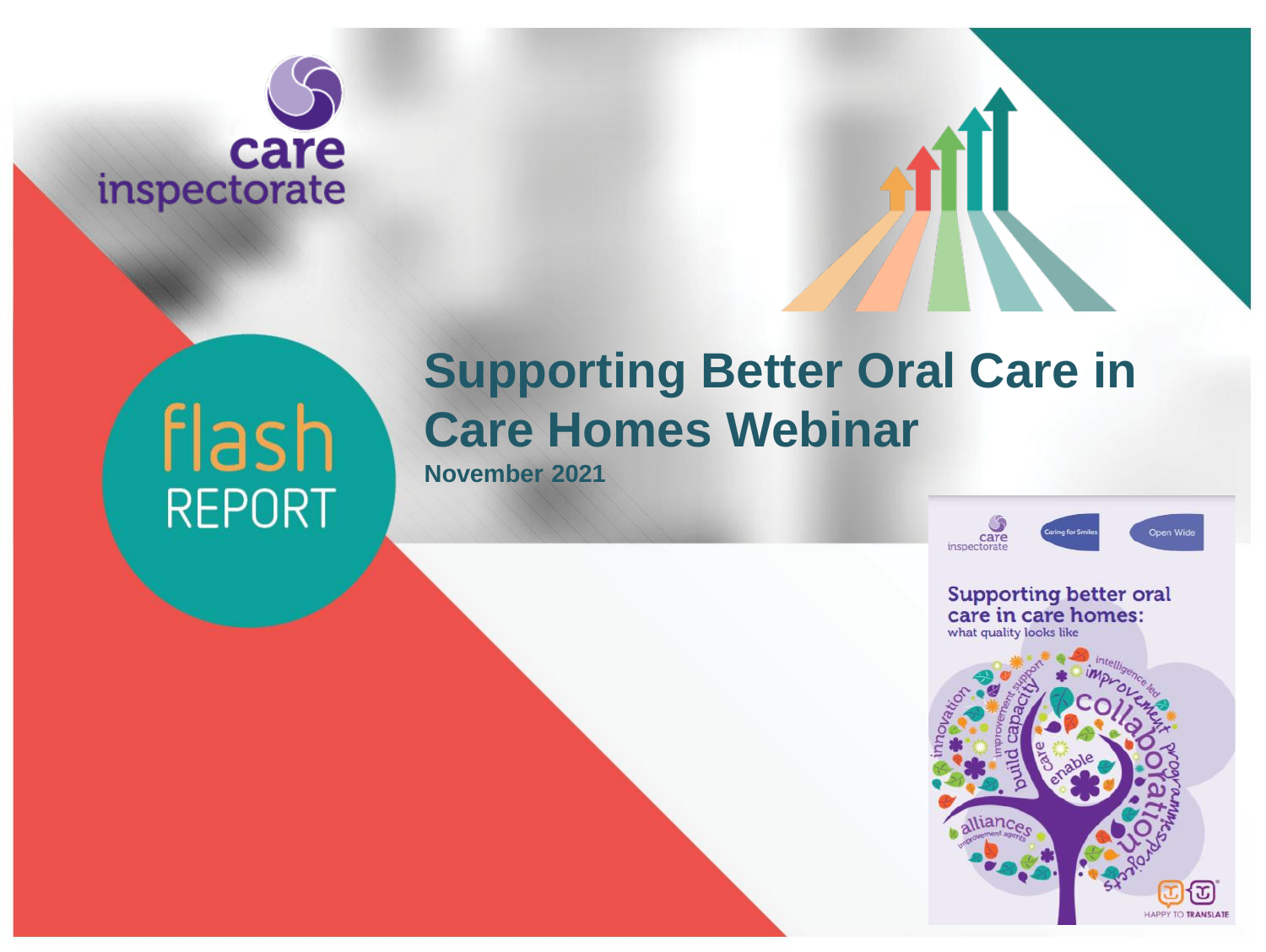**The health and social care improvement team hosted a one-hour webinar on 27 October 2021, with the Caring for Smiles programme manager and two consultants in dental public health. The aim of the webinar was to promote awareness of Caring for Smiles, Open Wide and the good practice resource Supporting Better Oral Care in Care Homes. The intended audience was care home providers and staff. The webinar was promoted through the Care Inspectorate website, provider updates and social media.** 

**The webinar included:**

- **An overview of the Caring for Smiles programme**
- **An overview of the Open Wide programme for adults with additional care needs**
- **An overview of the Supporting Better Oral Care in Care Homes guidance and how to use the guidance in care home settings to improve care**
- **A question and answer session**

**The recording of the webinar can be viewed [here](https://www.youtube.com/watch?v=OwlfEGGfcQo)**

**274 people registered for the webinar**

**109 people attended the webinar**

**36 evaluation forms were completed**

#### **Evaluation responses**

**The oral care guidance highlighted during the webinar will help me to self-evaluate my current practice.**

- **61%** of respondents **strongly agreed**
- **36%** of respondents **agreed**

**I learned something new during the webinar that will help my service to improve outcomes for people experiencing care.**

- **44%** of respondents **strongly agreed**
- **42%** of respondents **agreed**